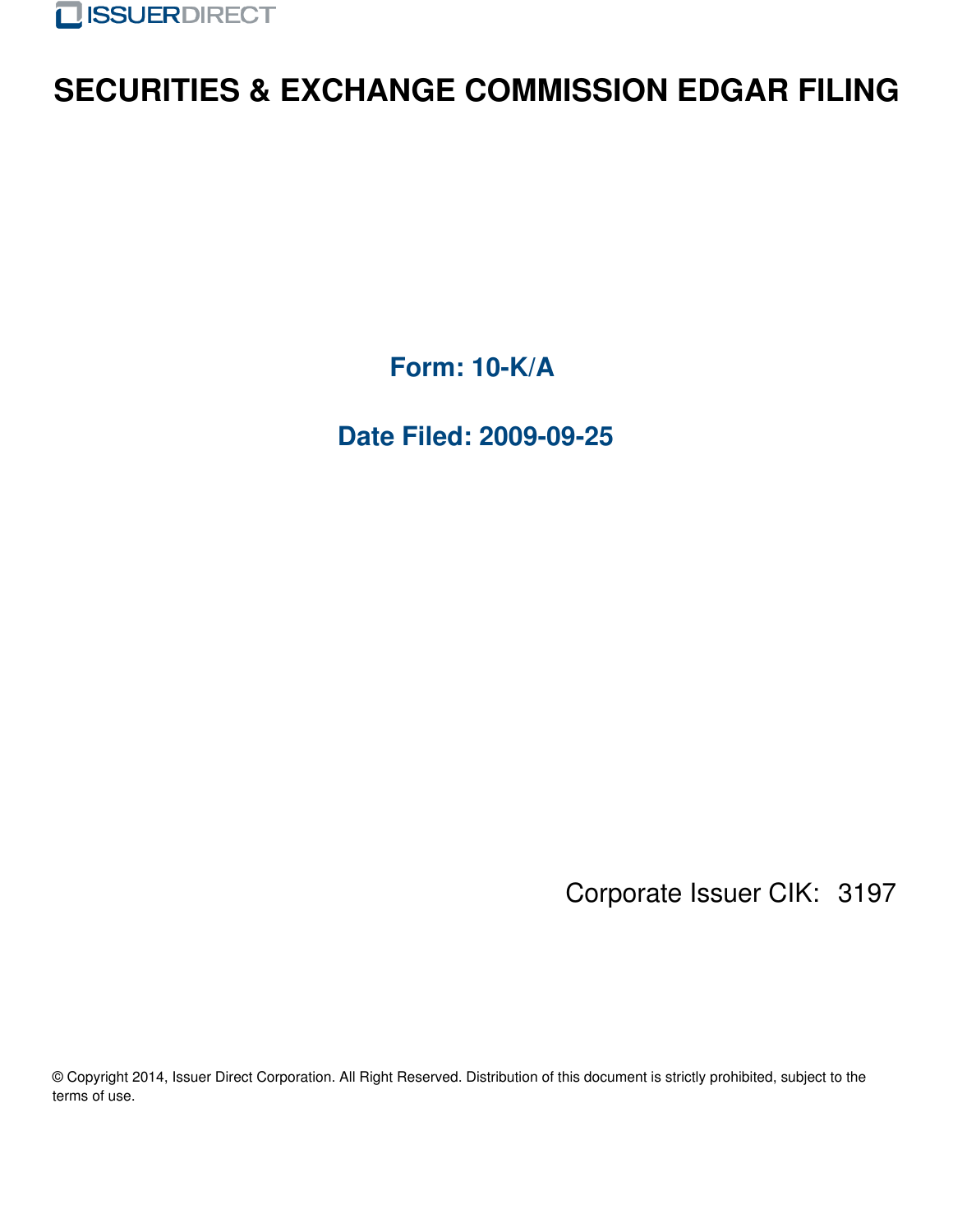### **U. S. SECURITIES AND EXCHANGE COMMISSION**

**Washington, D.C. 20549**

### **FORM 10-K/A**

**(Amendment No. 1)**

x Annual Report Pursuant to Section 13 or 15(d) of the Securities Exchange Act of 1934 for the fiscal **year ended December 31, 2008**

**or**

**❑ Transition Report Pursuant to Section 13 or 15(d) of the Securities Exchange Act of 1934**

**Commission File No. 0-7099**

# **CECO ENVIRONMENTAL CORP.**

**(Exact Name of Registrant as Specified in Its Charter)**

**Delaware 13-2566064 (State or Other Jurisdiction of Incorporation or Organization)**

**3120 Forrer Street Cincinnati, Ohio 45209 (Address of Principal Executive Offices) (Zip Code)**

**(I.R.S. Employer Identification No.)**

**(513) 458-2600**

**Registrant's Telephone Number, Including Area Code**

**Securities registered under Section 12(b) of the Act:**

**Title of Each Class Name of Each Exchange on Which Registered**

**Common Stock, \$0.01 par value per share The NASDAQ Stock Market LLC**

**Securities registered under Section 12(g) of the Act: None**

Indicate by check mark if the registrant is a well-known seasoned issuer, as defined in Rule 405 of the Securities Act. Yes ❑ No x

Indicate by check mark if the registrant is not required to file reports pursuant to Section 13 or Section 15(d) of the Act. Yes ❑ No x

Indicate by check mark whether the Registrant: (1) has filed all reports required to be filed by Section 13 or 15(d) of the Securities Exchange Act during the preceding 12 months (or for such shorter period that the Registrant was required to file such reports), and (2) has been subject to such filing requirements for the past 90 days. Yes x No  $\square$ 

Indicate by check mark whether the registrant has submitted electronically and posted on its corporate Web site, if any, every Interactive Data File required to be submitted and posted pursuant to Rule 405 of Regulation S-T during the preceding 12 months (or for such shorter period that the registrant was required to submit and post such files). Yes  $\square$  No  $\square$ 

Indicate by check mark if disclosure of delinquent filers pursuant to Item 405 of Regulation S-K is not contained herein, and will not be contained, to the best of Registrant's knowledge, in definitive proxy or information statements incorporated by reference in Part III of this Form 10-K or any amendment to this Form 10-K. ❑

Indicate by check mark whether the Registrant is a large accelerated filer, an accelerated filer, a non-accelerated filer or a smaller reporting company.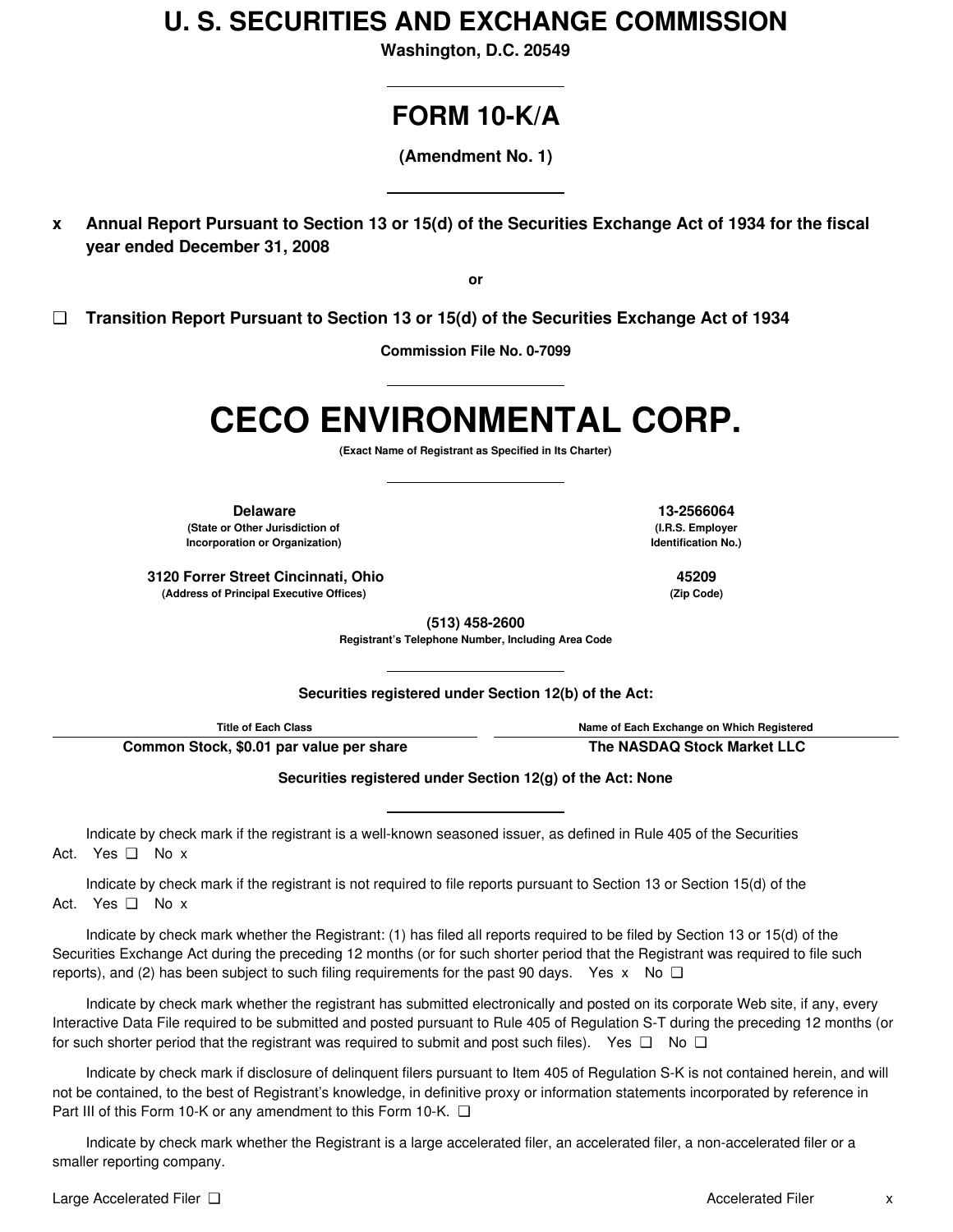Indicate by check mark whether the Registrant is a shell company (as defined in Rule 12b-2 of the Exchange Act). Yes ❑ No x

Aggregate market value of common stock held by non-affiliates of Registrant computed based on the closing sale price as of the last business day of Registrant's most recently completed second fiscal quarter (June 30, 2008): \$53,740,925.

The number of shares outstanding of each of the issuer's classes of common equity, as of the latest practical date: 14,323,231 shares of common stock, par value \$0.01 per share, as of March 13, 2009.

Documents Incorporated by Reference

None.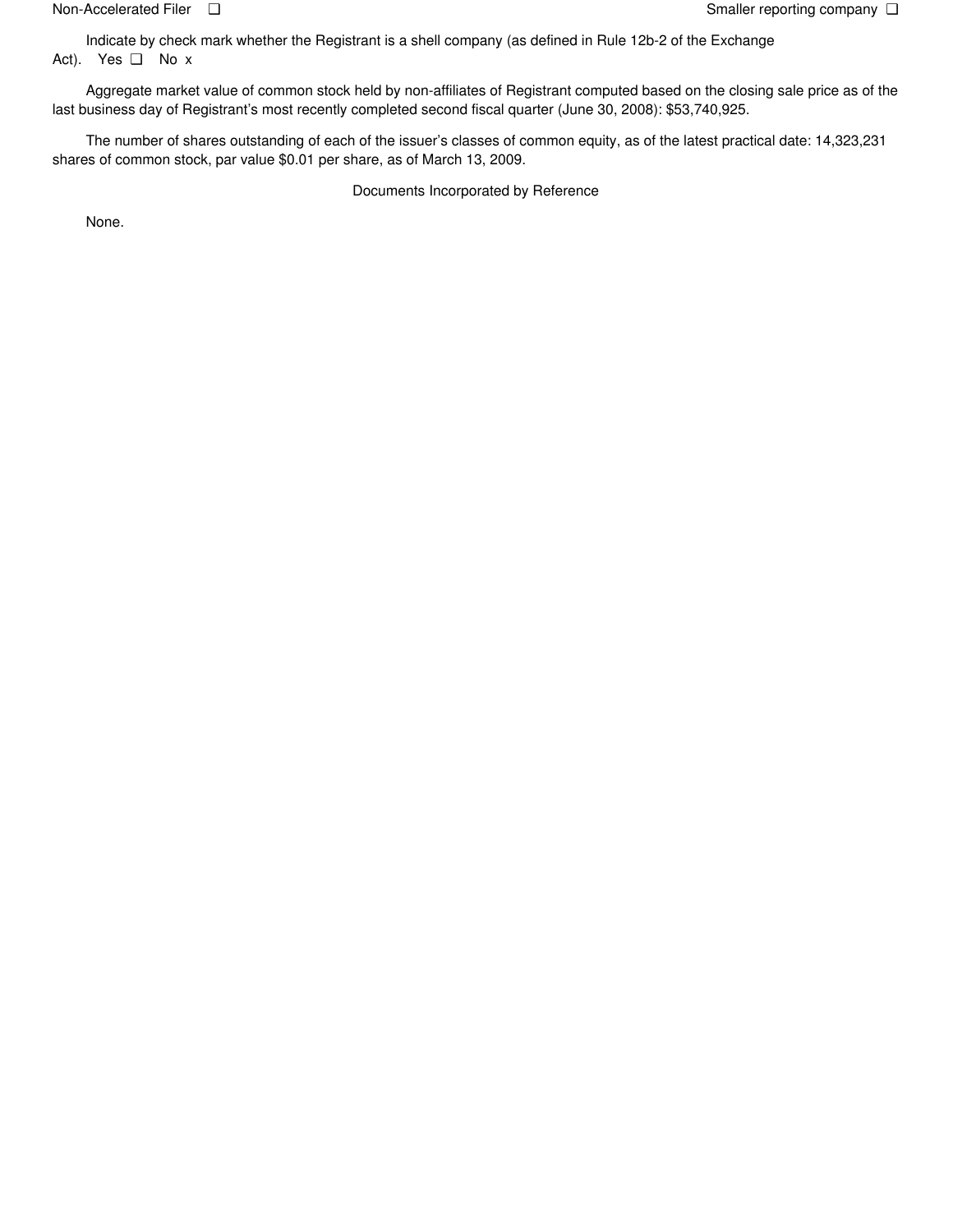#### **Explanatory Note**

This Amendment No. 1 to Annual Report on Form 10-K/A is being filed to amend Item 9A of Part II of the Annual Report on Form 10- K for the fiscal year ended December 30, 2008 (the "Form 10-K") filed with the Securities and Exchange Commission by CECO Environmental Corp. (the "Company") on March 16, 2009. This Amendment No. 1 is being filed solely for the purpose of (i) including a clear definitive statement disclosing management's conclusion on the effectiveness of the Company's internal control over financial reporting as of the end of the fiscal year, and (ii) correcting an inadvertent omission of the statement that our registered public accounting firm had issued an attestation report on the Company's internal controls over financial reporting.

Further, as required by Rule 12b-15 under the Securities Act of 1934, as amended, new certifications by our principal executive officer and principal financial officer are being filed as exhibits to this Form 10-K/A under Item 15 of Part IV hereof. Except as noted above, the amendment does not modify or update the disclosures contained in the original Form 10-K to reflect events that occurred at a later date. Accordingly, this Amendment should be read in conjunction with the Company's SEC filings made subsequent to the original filing.

#### **PART II**

#### **Item 9A.** *Controls and Procedures*

#### **(a) Disclosure Controls and Procedures**

The Company carried out, under the supervision and with the participation of the Company's Chief Executive Officer and Chief Financial Officer, an evaluation of the effectiveness of the design and operation of the Company's disclosure controls and procedures (as defined in Rules 13a-15(e) and 15d-15(e) under the Securities Exchange Act of 1934, as amended). Based on its evaluation, our Chief Executive Officer and Chief Financial Officer concluded that as of December 31, 2008, our disclosure controls and procedures were not effective because of the material weakness described below; however, management has concluded that the consolidated financial statements in this Form 10-K fairly present, in all material respects, the Company's financial position, results of operations, and cash flows for the periods and dates presented.

#### **(b) Management's Annual Report on Internal Control Over Financial Reporting**

The Company's management is responsible for establishing and maintaining adequate internal control over financial reporting. Our internal control over financial reporting is designed to provide reasonable assurance regarding the reliability of financial reporting and the preparation of financial statements for external purposes in accordance with generally accepted accounting principles. Because of its inherent limitations, internal control over financial reporting may not prevent or detect misstatements. Also, projections of any evaluation of effectiveness to future periods are subject to the risk that controls may become inadequate because of changes in conditions or that the degree of compliance with the policies or procedures may deteriorate.

With the participation of the Company's Chief Executive Officer and Chief Financial Officer, management conducted an evaluation of the effectiveness of our internal control over financial reporting as of December 31, 2008, based on the framework and criteria established in Internal Control—Integrated Framework, issued by the Committee of Sponsoring Organizations of the Treadway Commission. Based on that evaluation, management has concluded that our internal control over financial reporting was not effective as of December 31, 2008, due to the material weakness described below.

For purposes of evaluating our internal controls over financial reporting, management's assessment of and conclusion on the effectiveness of internal control over financial reporting did not include the internal controls of Fisher-Klosterman, Inc., Flextor Inc., or A.V.C. Specialists, Inc. (collectively the "Acquired Entities"), which were acquired on February 29, 2008, August 1, 2008, and August 1, 2008, respectively, and which are included in the consolidated balance sheets of the Company as of December 31, 2008, and the related consolidated statements of income, shareholders' equity, and cash flows for the year then ended. The Acquired Entities constituted 31% of total assets as of December 31, 2008, and 17% and 27% of revenues and operating income, respectively, for the year then ended.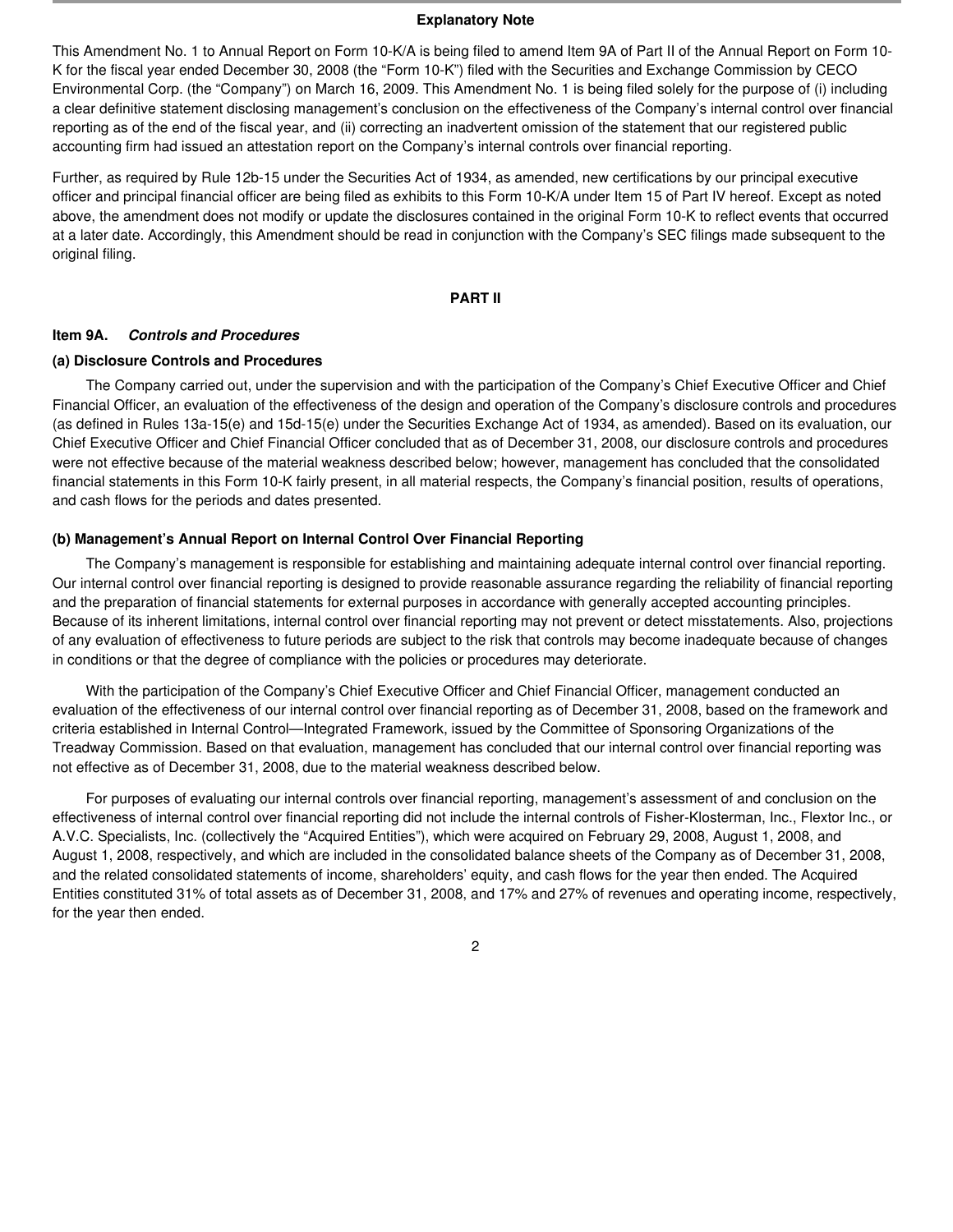A material weakness is a deficiency, or a combination of deficiencies, in internal control over financial reporting such that there is a reasonable possibility that a material misstatement of the company's annual or interim financial statements not be prevented or detected. In its assessment of the effectiveness in internal control over financial reporting as of December 31, 2008, the Company identified the following weakness.

#### *Entity-level Controls*

As of December 31, 2008, the Company did not maintain effective entity-level controls as it relates to internal control over financial reporting. Specifically, the following deficiencies in the aggregate constitute a material weakness:

- The Company lacks appropriate resources within the accounting function. This lack of resources has led to a lack of segregation of duties and insufficient attention to the internal control process over financial reporting;
- The Company does not have a fully adequate system for identifying, documenting and testing its key controls. The Company's process did not include a sustainable process for identifying and documenting key controls at operating locations throughout the Company and periodically evaluating control design and operating effectiveness across the Company on an ongoing basis;
- The Company did not maintain effective controls over end user computing applications, such as spreadsheets, used in the Company's financial reporting process. Specifically, controls were not designed to ensure that unauthorized modification of the data or formulas within spreadsheets was prevented;
- The Company did not maintain effective design of controls over access to programs and data. In addition, controls lack the requirement of periodic reviews and monitoring of such access. The Company did not establish and maintain adequate segregation of duties without appropriate alternative controls;
- The Company did not establish appropriate compensating controls to mitigate segregation of duties and system / database access risks identified at an operating location;
- The Company does not have an appropriate policy in place to evidence Board of Director approval of significant agreements and contracts;
- The Company does not have a formal process in place for management's review of sales contracts less than \$50,000 and not all such contracts are supported by a formal customer purchase order; and,
- The Company did not contemporaneously document certain significant accounting positions.

The Company's independent registered public accounting firm, BDO Seidman LLP, has issued an attestation report on the Company's internal control over financial reporting, which is included herein.

#### *Remediation Plan for Material Weakness in Internal Control over Financial Reporting*

The Company is in the process of developing and implementing a remediation plan to address the material weakness described above. The Company has taken the following actions to improve internal control over financial reporting:

The Company plans to continue to enhance the staffing and competency level within the Accounting and Finance department.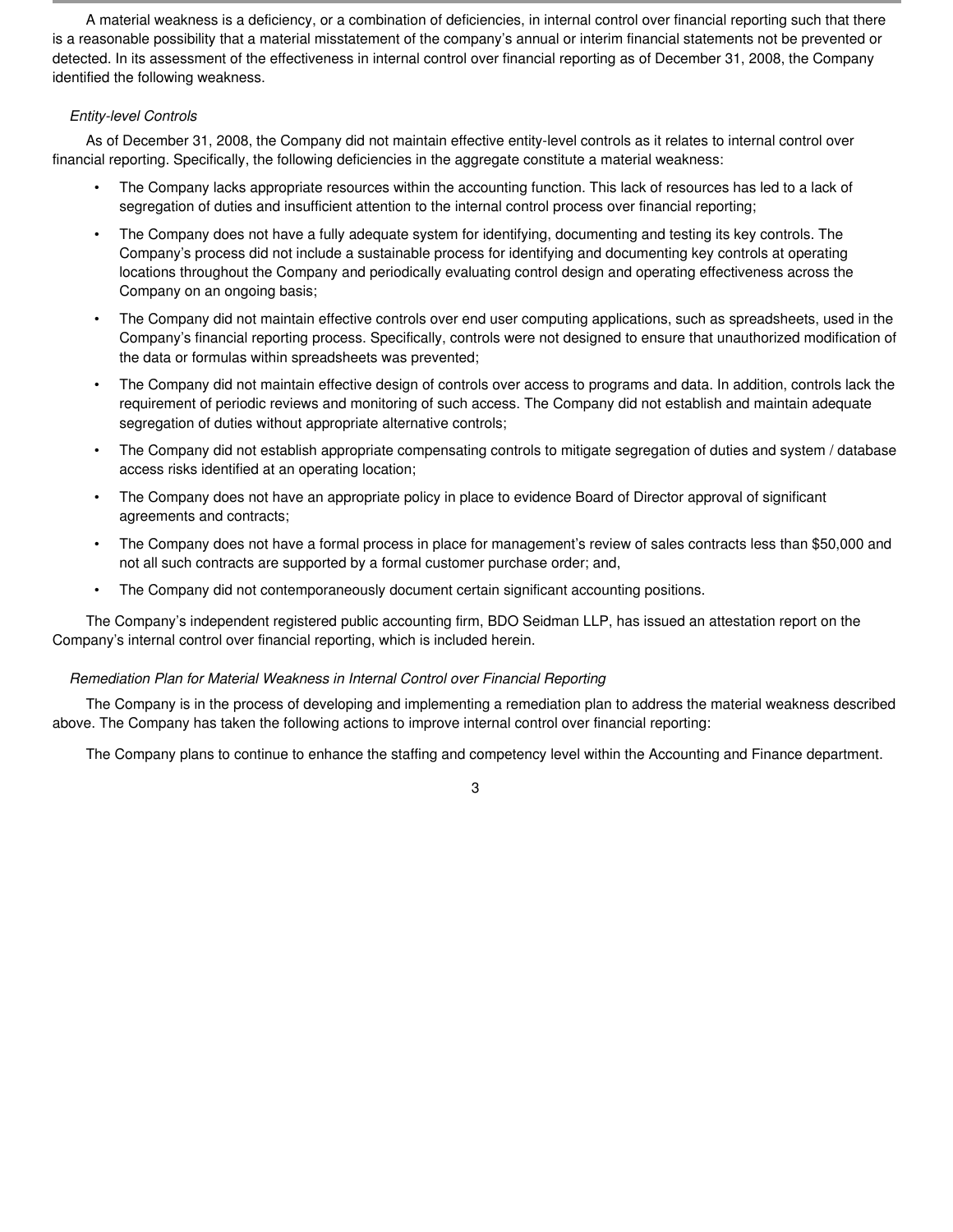We have engaged three third party professionals to advise the Company in connection with (1) the remediation of existing deficiencies including the conversion to a new information technology enterprise management system, (2) SEC related activities including accounting guidance and periodic reporting, and (3) all tax related activities.

In addition, the following are specific remedial actions to be taken for matters related to accounting for significant or non-routine transactions:

Require all significant or non-routine transactions to be thoroughly researched, analyzed, approved at the appropriate level, and documented by qualified accounting personnel. In addition, all major transactions will require the additional review and approval of the Chief Financial Officer.

In addition to the review performed by the Company's management, implement an additional review by subject matter experts for complex accounting estimates and accounting treatments, where appropriate.

Continued development and implementation of focused monitoring controls and other procedures in the Internal Audit organization.

Develop and implement effective communications of and education on a control framework and effectively communicate management's expectations for controls, and business process owners' accountability for controls.

The Company has developed and implemented an approval policy requiring Board of Directors approval of all major agreements and contracts prior to acceptance. Additionally, improved methods of documentation, including minutes and transcripts, and retention of such documentation has been established.

The Company will develop a formal policy requiring proper approval for sales contracts less than \$50,000.

Lastly, the Company has purchased and is in the process of implementing an integrated software system which includes industry standard and current best practice inherent controls. The new system is expected to address and remediate deficiencies including segregation of duties, security (through access restriction limited to job responsibilities), change control procedures, and reduced use of spreadsheets in preparing financials.

We anticipate the actions described above and resulting improvements in controls will strengthen our internal control over financial reporting and will, over time, address the material weakness identified as of December 31, 2008. However, because the remedial actions relate to the hiring of additional personnel and many of the controls in our system of internal controls rely extensively on manual review and approval, the successful operation of these new controls for at least several quarters may be required prior to management being able to conclude that the material weakness has been remediated.

#### **REPORT OF INDEPENDENT REGISTERED PUBLIC ACCOUNTING FIRM**

Board of Directors and Shareholders CECO Environmental Corp. Cincinnati, Ohio

We have audited CECO Environmental Corp. and subsidiaries' (the Company) internal control over financial reporting as of December 31, 2008, based on criteria established in *Internal Control—Integrated Framework* issued by the Committee of Sponsoring Organizations of the Treadway Commission (the COSO criteria). The Company's management is responsible for maintaining effective internal control over financial reporting and for its assessment of the effectiveness of internal control over financial reporting, included in the accompanying Item 9A. Management's Annual Report on Internal Control Over Financial Reporting. Our responsibility is to express an opinion on the Company's internal control over financial reporting based on our audit.

We conducted our audit in accordance with the standards of the Public Company Accounting Oversight Board (United States). Those standards require that we plan and perform the audit to obtain reasonable assurance about whether effective internal control over financial reporting was maintained in all material respects. Our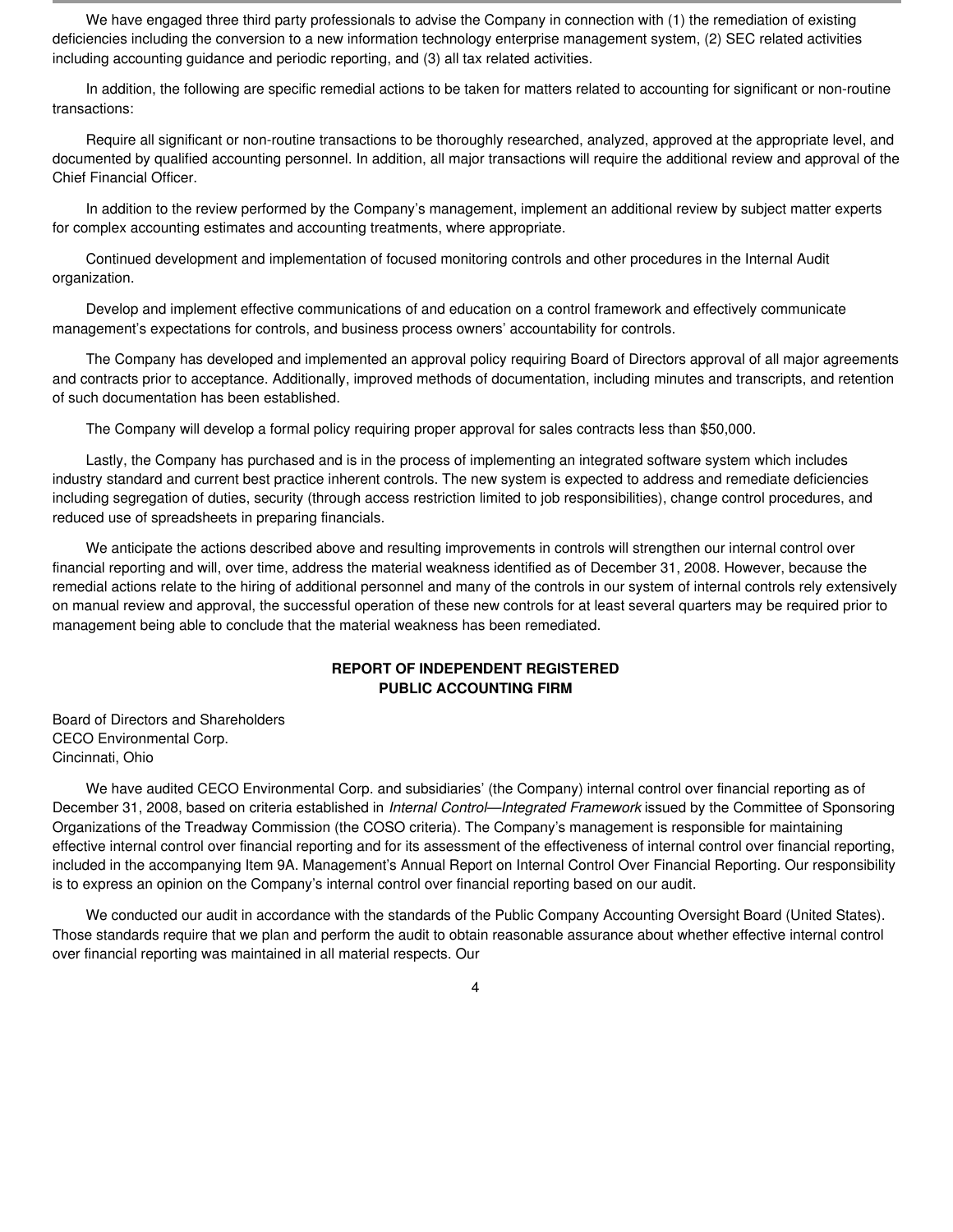audit included obtaining an understanding of internal control over financial reporting, assessing the risk that a material weakness exists, and testing and evaluating the design and operating effectiveness of internal control based on the assessed risk. Our audit also included performing such other procedures as we considered necessary in the circumstances. We believe that our audit provides a reasonable basis for our opinion.

A company's internal control over financial reporting is a process designed to provide reasonable assurance regarding the reliability of financial reporting and the preparation of financial statements for external purposes in accordance with generally accepted accounting principles. A company's internal control over financial reporting includes those policies and procedures that (1) pertain to the maintenance of records that, in reasonable detail, accurately and fairly reflect the transactions and dispositions of the assets of the company; (2) provide reasonable assurance that transactions are recorded as necessary to permit preparation of financial statements in accordance with generally accepted accounting principles, and that receipts and expenditures of the company are being made only in accordance with authorizations of management and directors of the company; and (3) provide reasonable assurance regarding prevention or timely detection of unauthorized acquisition, use, or disposition of the company's assets that could have a material effect on the financial statements.

Because of its inherent limitations, internal control over financial reporting may not prevent or detect misstatements. Also, projections of any evaluation of effectiveness to future periods are subject to the risk that controls may become inadequate because of changes in conditions, or that the degree of compliance with the policies or procedures may deteriorate.

A material weakness is a deficiency, or a combination of deficiencies, in internal control over financial reporting, such that there is a reasonable possibility that a material misstatement of the company's annual or interim financial statements will not be prevented or detected on a timely basis. The following material weakness has been identified and described in management's assessment:

As of December 31, 2008, the Company did not maintain effective entity-level controls as it relates to internal control over financial reporting. Specifically, the following deficiencies in the aggregate constitute a material weakness:

- The Company lacks appropriate resources within the accounting function. This lack of resources has led to a lack of segregation of duties and insufficient attention to the internal control process over financial reporting;
- The Company does not have a fully adequate system for identifying, documenting and testing its key controls. The Company's process did not include a sustainable process for identifying and documenting key controls at operating locations throughout the Company and periodically evaluating control design and operating effectiveness across the Company on an ongoing basis;
- The Company did not maintain effective controls over end user computing applications, such as spreadsheets, used in the Company's financial reporting process. Specifically, controls were not designed to ensure that unauthorized modification of the data or formulas within spreadsheets was prevented;
- The Company did not maintain effective design of controls over access to programs and data. In addition, controls lack the requirement of periodic reviews and monitoring of such access. The Company did not establish and maintain adequate segregation of duties without appropriate alternative controls;
- The Company did not establish appropriate compensating controls to mitigate segregation of duties and system / database access risks identified at an operating location;
- The Company does not have an appropriate policy in place to evidence Board of Director approval of significant agreements and contracts;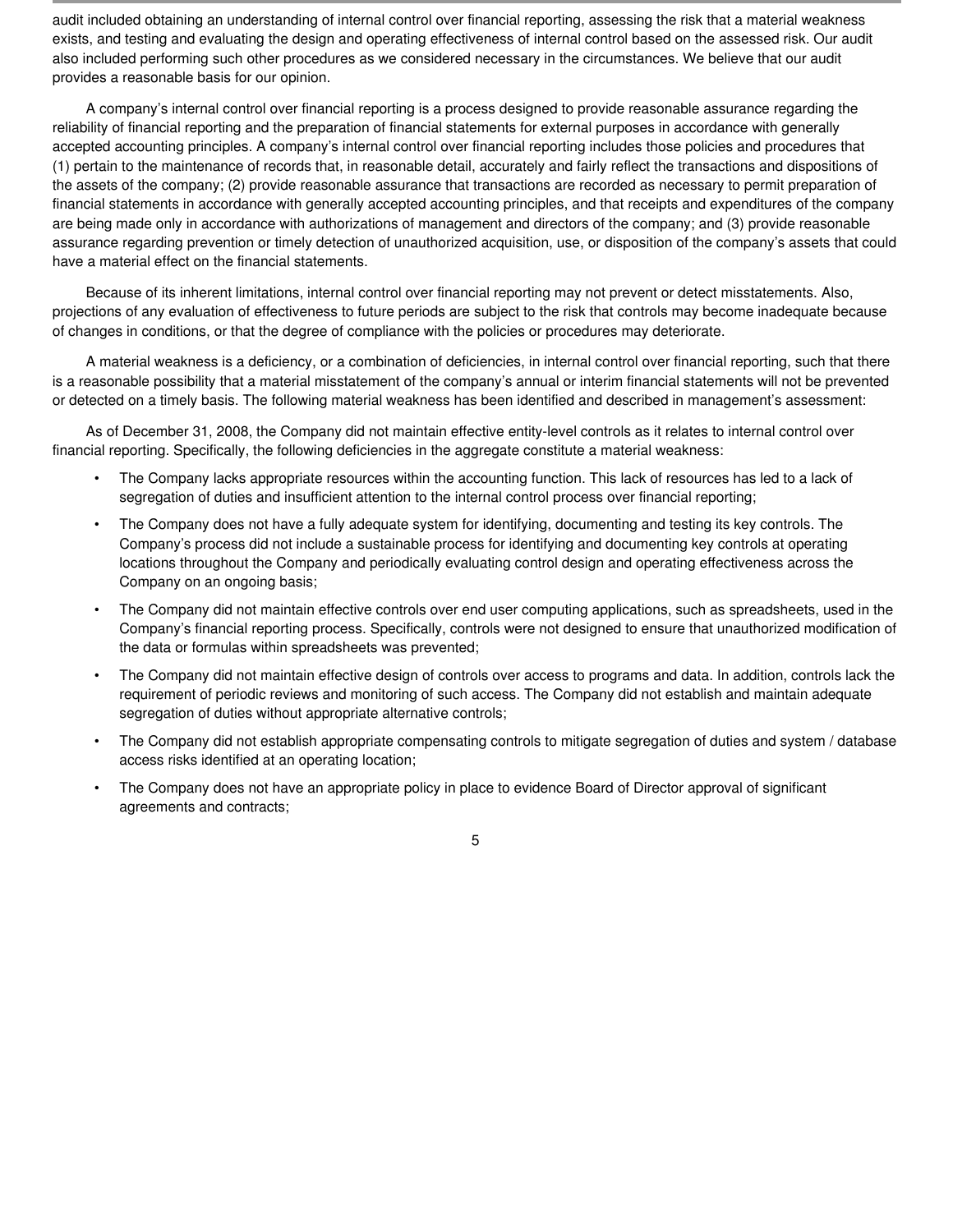- The Company does not have a formal process in place for management's review of sales contracts less than \$50,000 and not all such contracts are supported by a formal customer purchase order; and,
- The Company did not contemporaneously document certain significant accounting positions.

This material weakness was considered in determining the nature, timing, and extent of audit tests applied in our audit of the 2008 financial statements, and this report does not affect our report dated March 13, 2009 on those financial statements.

As indicated in the accompanying Item 9A. Management's Annual Report on Internal Control over Financial Reporting, management's assessment of and conclusion on the effectiveness of internal control over financial reporting did not include the internal controls of Fisher-Klosterman, Inc., Flextor Inc., or A.V.C. Specialists, Inc. (collectively the "Acquired Entities"), which were acquired on February 29, 2008, August 1, 2008, and August 1, 2008, respectively, and which are included in the consolidated balance sheets of the Company as of December 31, 2008, and the related consolidated statements of income, shareholders' equity, and cash flows for the year then ended. The Acquired Entities constituted 31% of total assets as of December 31, 2008, and 17% and 27% of revenues and operating income, respectively, for the year then ended. Our audit of internal control over financial reporting of the Company also did not include an evaluation of the internal control over financial reporting of the Acquired Entities.

In our opinion, the Company did not maintain, in all material respects, effective internal control over financial reporting as of December 31, 2008, based on the COSO criteria.

We also have audited, in accordance with the standards of the Public Company Accounting Oversight Board (United States), the consolidated balance sheet of the Company as of December 31, 2008, and the related consolidated statements of income, shareholders' equity, and cash flows for the year then ended and our report dated March 13, 2009 expressed an unqualified opinion thereon.

/s/ BDO Seidman, LLP

Chicago, Illinois March 13, 2009

#### **Changes in Internal Control Over Financial Reporting**

Except as described above in item 9A, during the fourth quarter of fiscal 2008, there were no changes in the Company's internal control over financial reporting that have materially affected, or are reasonably likely to materially affect, the Company's internal control over financial reporting.

#### **PART IV**

#### **ITEM 15. EXHIBITS AND FINANCIAL STATEMENT SCHEDULES**

(b) Exhibits

The exhibits filed herewith are listed on the Exhibit Index.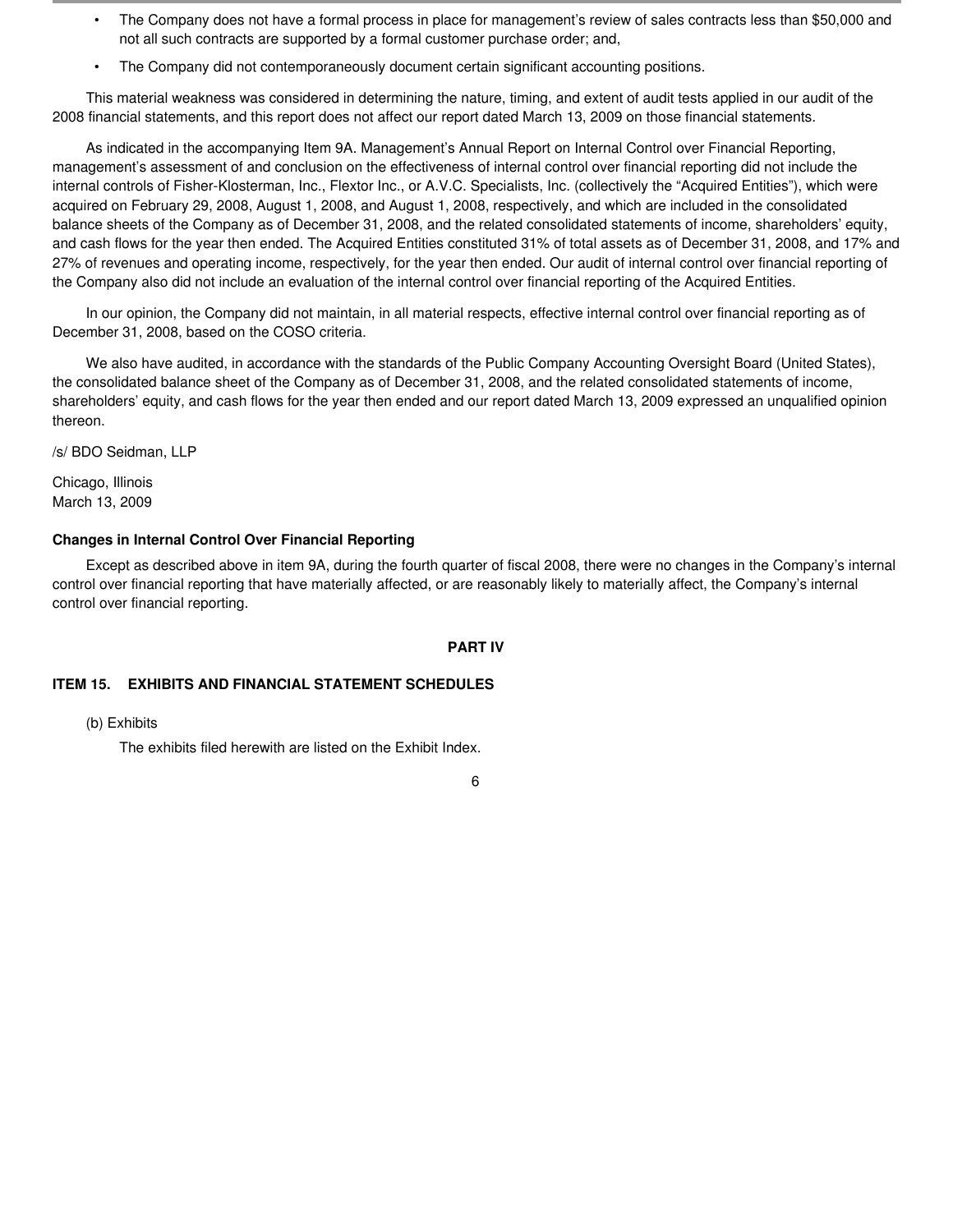#### **SIGNATURES**

Pursuant to the requirements of Section 13 or 15(d) of the Securities Exchange Act of 1934, the registrant has duly caused this report to be signed on its behalf by the undersigned, thereunto duly authorized.

Date: September 25, 2009 CECO ENVIRONMENTAL CORP.

By: /s/ Phillip DeZwirek

> **Phillip DeZwirek Chairman and Chief Executive Officer**

By: /s/ Dennis W. Blazer

**Dennis W. Blazer Chief Financial Officer and Vice President-Finance and Administration**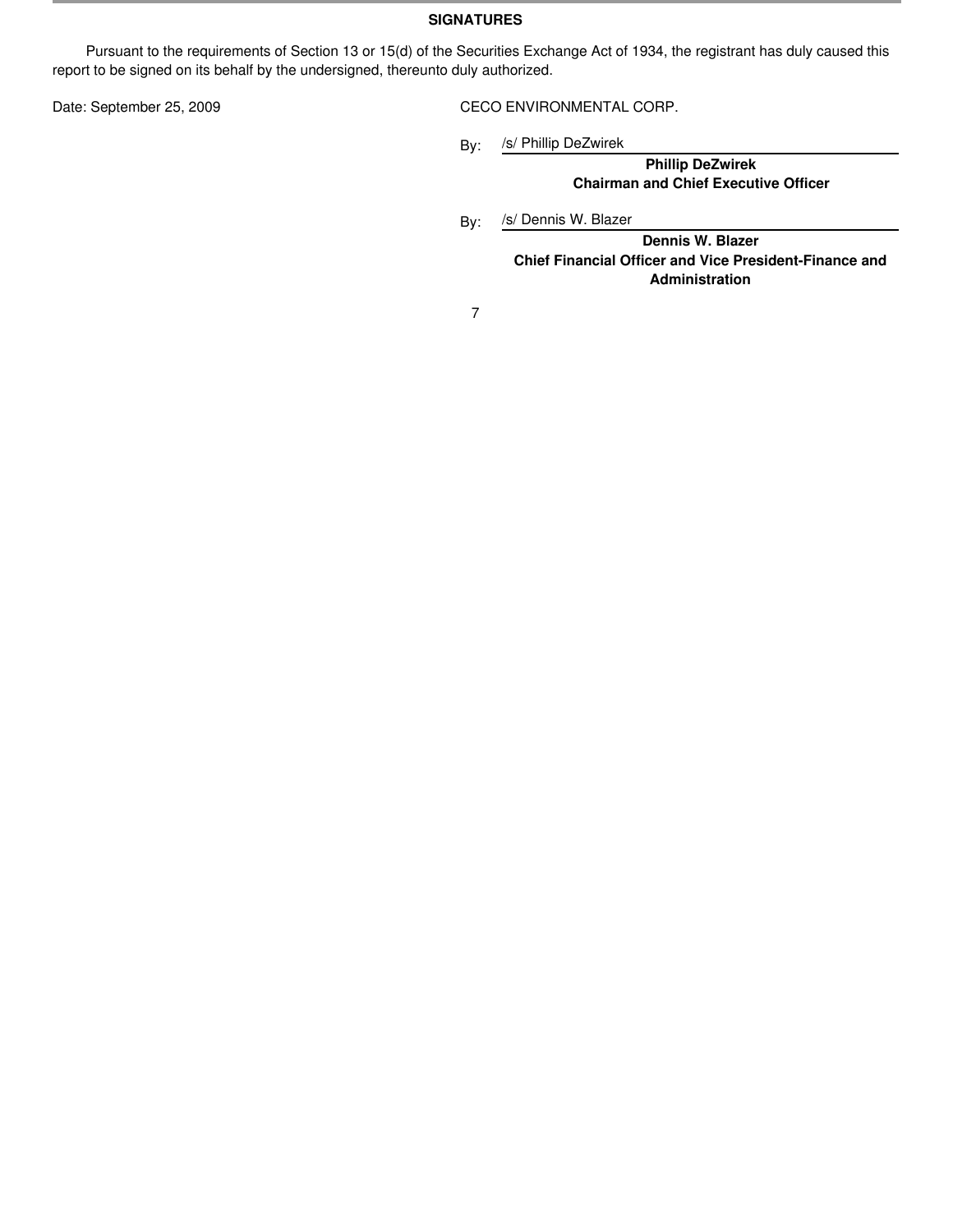#### **EXHIBIT INDEX**

- 31.1 Rule 13a-14(a) certification of chief executive officer in accordance with section 302 of the Sarbanes-Oxley Act of 2002.
- 31.2 Rule 13a-14(a) certification of chief financial officer in accordance with section 302 of the Sarbanes-Oxley Act of 2002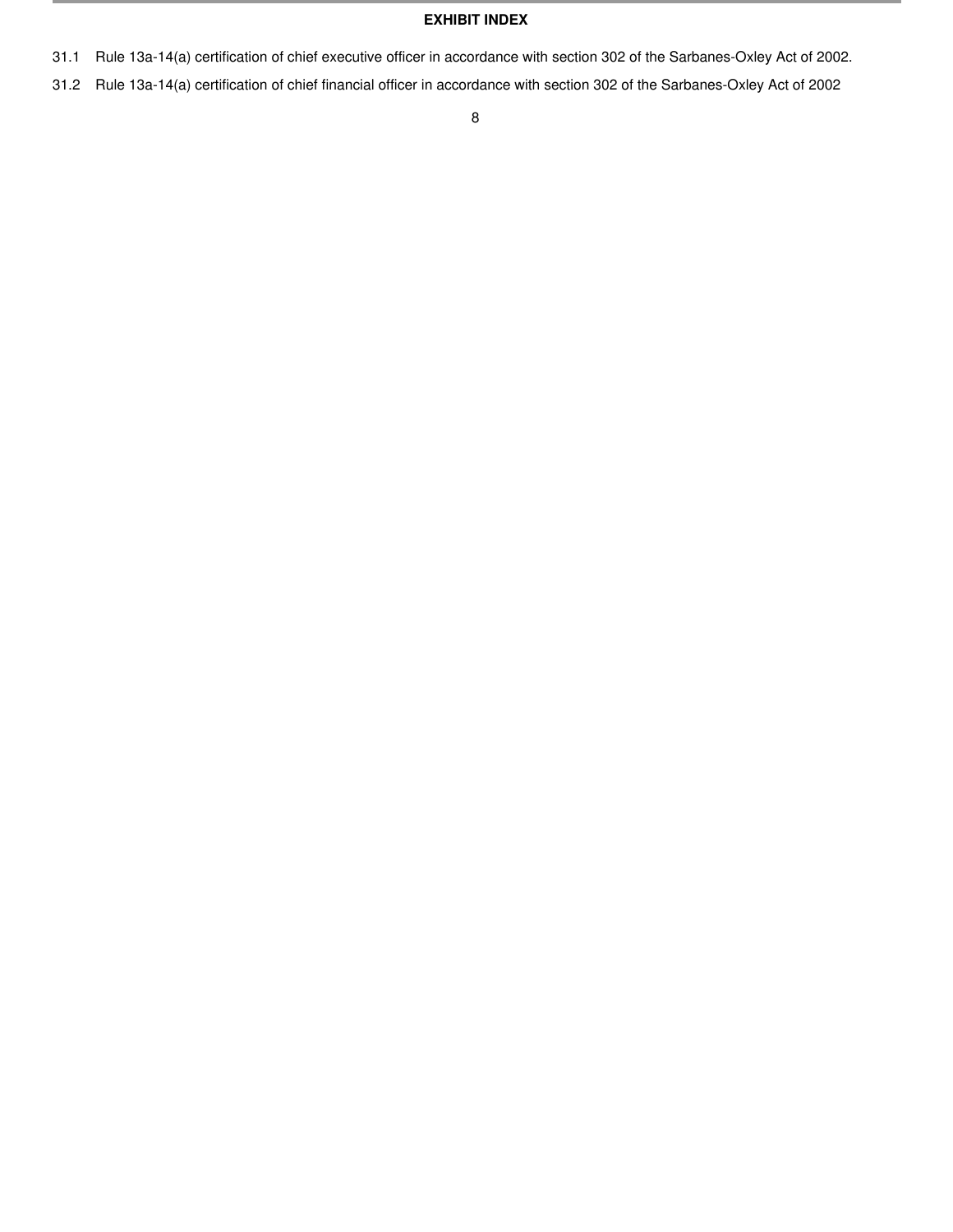#### **RULE 13a-14(a)/15d-14(a) CERTIFICATION BY CHIEF EXECUTIVE OFFICER**

I, Phillip DeZwirek, certify that:

- 1. I have reviewed this annual report on Form 10-K/A for the year ended December 31, 2008, of CECO Environmental Corp.;
- 2. Based on my knowledge, this report does not contain any untrue statement of a material fact or omit to state a material fact necessary to make the statements made, in light of the circumstances under which such statements were made, not misleading with respect to the period covered by this report;
- 3. Based on my knowledge, the financial statements, and other financial information included in this report, fairly present in all material respects the financial condition, results of operations and cash flows of the registrant as of, and for, the periods presented in this report;
- 4. The Registrant's other certifying officer(s) and I are responsible for establishing and maintaining disclosure controls and procedures (as defined in Exchange Act Rules 13a-15(e) and 15d-15(e)) and internal control over financial reporting (as defined in Exchange Act Rules 13a-15(f) and 15d-15(f)) for the Registrant and have:
	- a) Designed such disclosure controls and procedures, or caused such disclosure controls and procedures to be designed under our supervision, to ensure that material information relating to the Registrant, including its consolidated subsidiaries, is made known to us by others within those entities, particularly during the period in which this report is being prepared;
	- b) Designed such internal control over financial reporting, or caused such internal control over financial reporting to be designed under our supervision, to provide reasonable assurance regarding the reliability of financial reporting and the preparation of financial statements for external purposes in accordance with generally accepted accounting principles;
	- c) Evaluated the effectiveness of the Registrant's disclosure controls and procedures and presented in this report our conclusions about the effectiveness of the disclosure controls and procedures, as of the end of the period covered by this report based on such evaluation; and
	- d) Disclosed in this report any change in the Registrant's internal control over financial reporting that occurred during the registrant's most recent fiscal quarter (the registrant's fourth fiscal quarter in the case of an annual report) that has materially affected, or is reasonably likely to materially affect, the registrant's internal control over financial reporting; and
- 5. The Registrant's other certifying officer(s) and I have disclosed, based on our most recent evaluation of internal control over financial reporting, to the Registrant's auditors and the audit committee of Registrant's board of directors (or persons performing the equivalent functions):
	- a) All significant deficiencies and material weaknesses in the design or operation of internal control over financial reporting which are reasonably likely to adversely affect the Registrant's ability to record, process, summarize and report financial information; and
	- b) Any fraud, whether or not material, that involves management or other employees who have a significant role in the Registrant's internal control over financial reporting.

Date: September 25, 2009 Phillip DeZwirek

/s/ Phillip DeZwirek

Chairman of the Board and Chief Executive Officer